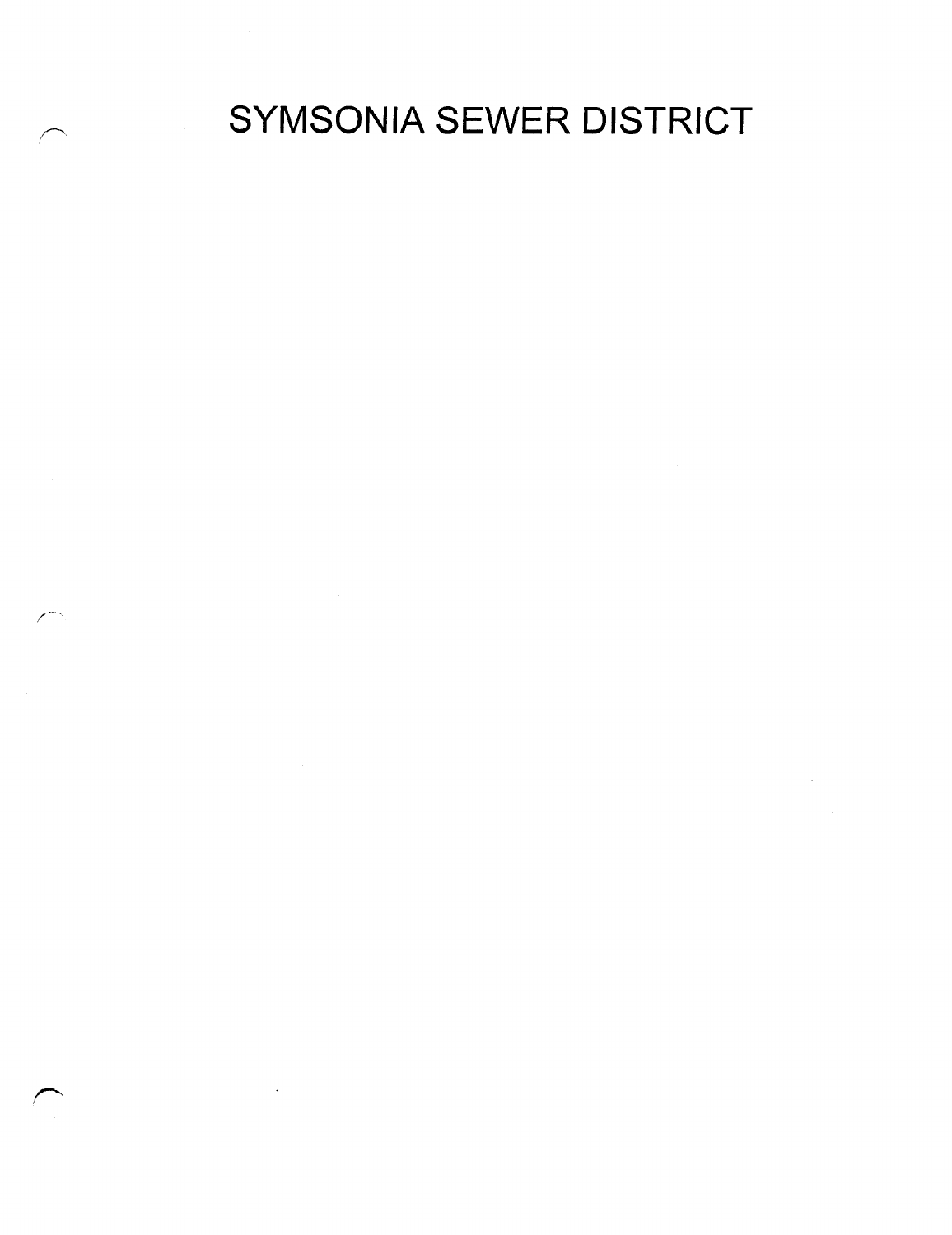|                          |  |                                                     |                       | P.S.C. Ky. No                                      |       |
|--------------------------|--|-----------------------------------------------------|-----------------------|----------------------------------------------------|-------|
|                          |  |                                                     | Cancels P.S.C. Ky. No |                                                    |       |
|                          |  |                                                     |                       |                                                    |       |
|                          |  |                                                     |                       |                                                    |       |
|                          |  | SYMSONIA SEWER DISTRICT                             |                       |                                                    |       |
|                          |  |                                                     |                       |                                                    |       |
|                          |  | OF                                                  |                       |                                                    |       |
| $\overline{\phantom{a}}$ |  | SYMSONIA, KENTUCKY                                  |                       |                                                    |       |
|                          |  | Rates, Rules and Regulations for Furnishing         |                       |                                                    |       |
|                          |  | SEWER SERVICE                                       |                       |                                                    |       |
|                          |  |                                                     |                       |                                                    |       |
|                          |  | AT                                                  |                       |                                                    |       |
|                          |  | NORTHEASTERN PORTION OF GRAVES COUNTY,              | KE.                   |                                                    |       |
|                          |  |                                                     |                       | गजन<br>OF KENTUCKY<br>EFFECTIVE                    |       |
|                          |  |                                                     |                       | MAY 01 1995                                        |       |
|                          |  |                                                     |                       | PURSUANT TO 807 KAR 5:011,<br><b>SECTION 9 (1)</b> |       |
|                          |  |                                                     | RV.                   | ander C. Fred<br>FOR THE PUBLIC SERVICE CONNECTION |       |
|                          |  | Filed with PUBLIC SERVICE COMMISSION OF<br>KENTUCKY |                       |                                                    |       |
|                          |  |                                                     |                       |                                                    |       |
|                          |  |                                                     |                       |                                                    |       |
|                          |  |                                                     | EFFECTIVE.MAY 1       |                                                    |       |
|                          |  |                                                     |                       |                                                    |       |
|                          |  | ISSUED BY SYMSONIA SEWER DISTRICT                   |                       | (Name of Utility)                                  |       |
|                          |  |                                                     | BY McMaring           |                                                    | 19.22 |

 $\mathcal{P}$ 

 $\frac{1}{2}$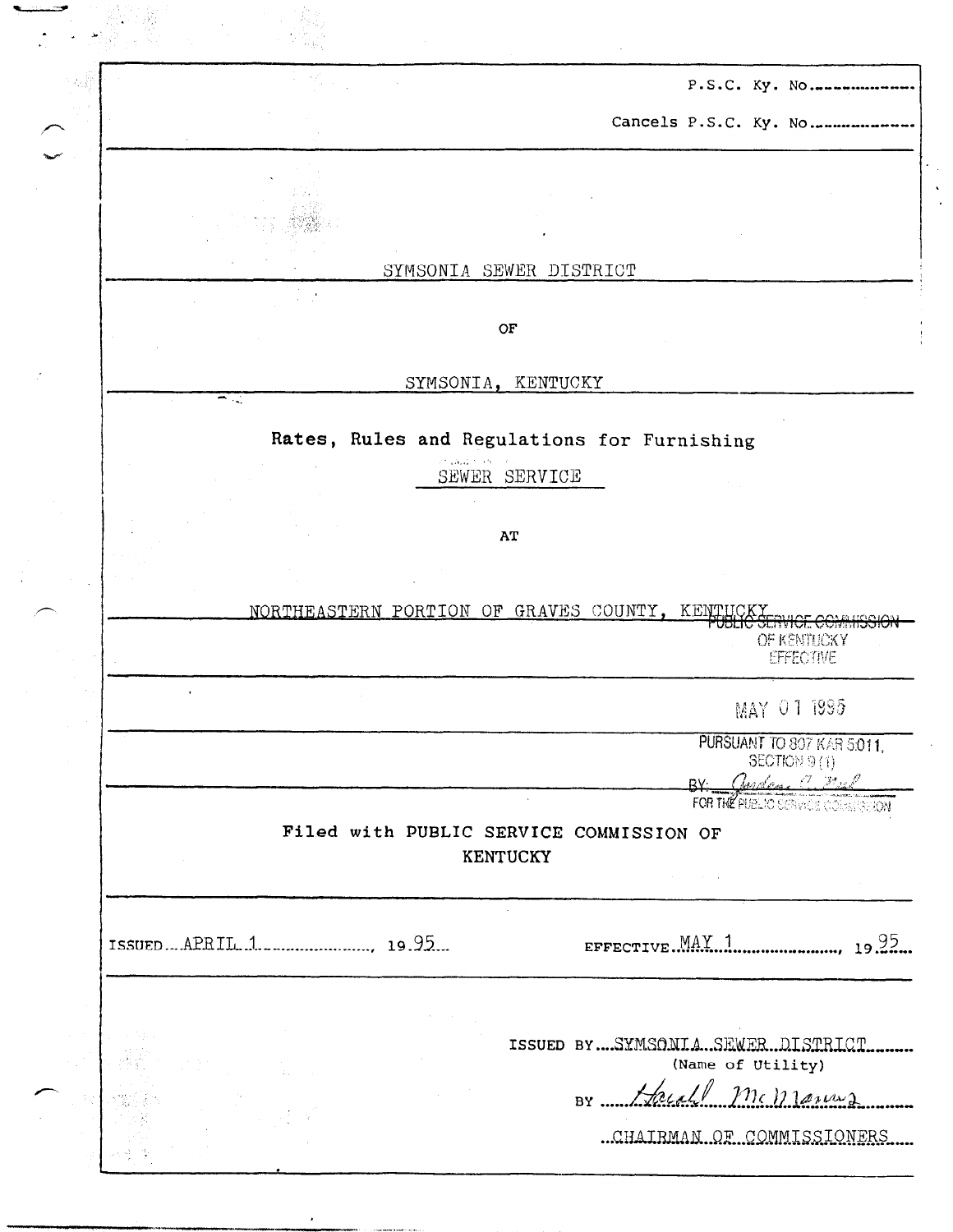|                                              | <b>FOR</b><br>Northeastern portion of Graves County<br>Community, Town or City |
|----------------------------------------------|--------------------------------------------------------------------------------|
|                                              | $P.S.C. KY. NO.$ 1                                                             |
|                                              | Original<br>SHEET NO. 1                                                        |
| Symsonia Water District<br>(Name of Utility) | CANCELLING P.S.C. KY. NO.                                                      |
|                                              | SHEET NO.                                                                      |

# Monthly Sewer Rates

|  | All Customers |
|--|---------------|
|--|---------------|

| First | 2,000 Gallons | \$33.72 | Minimum Bill      |     |
|-------|---------------|---------|-------------------|-----|
| Over  | 2,000 Gallons | 4.76    | Per 1,000 Gallons | (I) |

 $\ddot{\phantom{a}}$ 

| DATE OF ISSUE<br>April 11, 2018<br>Month / Date / Year                                                                    | <b>KENTUCKY</b><br>PUBLIC SERVICE COMMISSION                        |
|---------------------------------------------------------------------------------------------------------------------------|---------------------------------------------------------------------|
| <b>DATE EFFECTIVE</b><br>March 30, 2018<br>Month / Date / Year<br>Deel<br>ISSUED BY $\subseteq$<br>(Signature of Officer) | <b>Gwen R. Pinson</b><br><b>Executive Director</b><br>ven R. Pinson |
| <b>TITLE</b>                                                                                                              | <b>EFFECTIVE</b><br>3/30/2018                                       |
| BY AUTHORITY OF ORDER OF THE PUBLIC SERVICE COMMISSION<br>IN CASE NO.<br>2017-00371<br><b>DATED</b>                       | PURSUANT TO 807 KAR 5:011 SECTION 9 (1)<br>March 30, 2018           |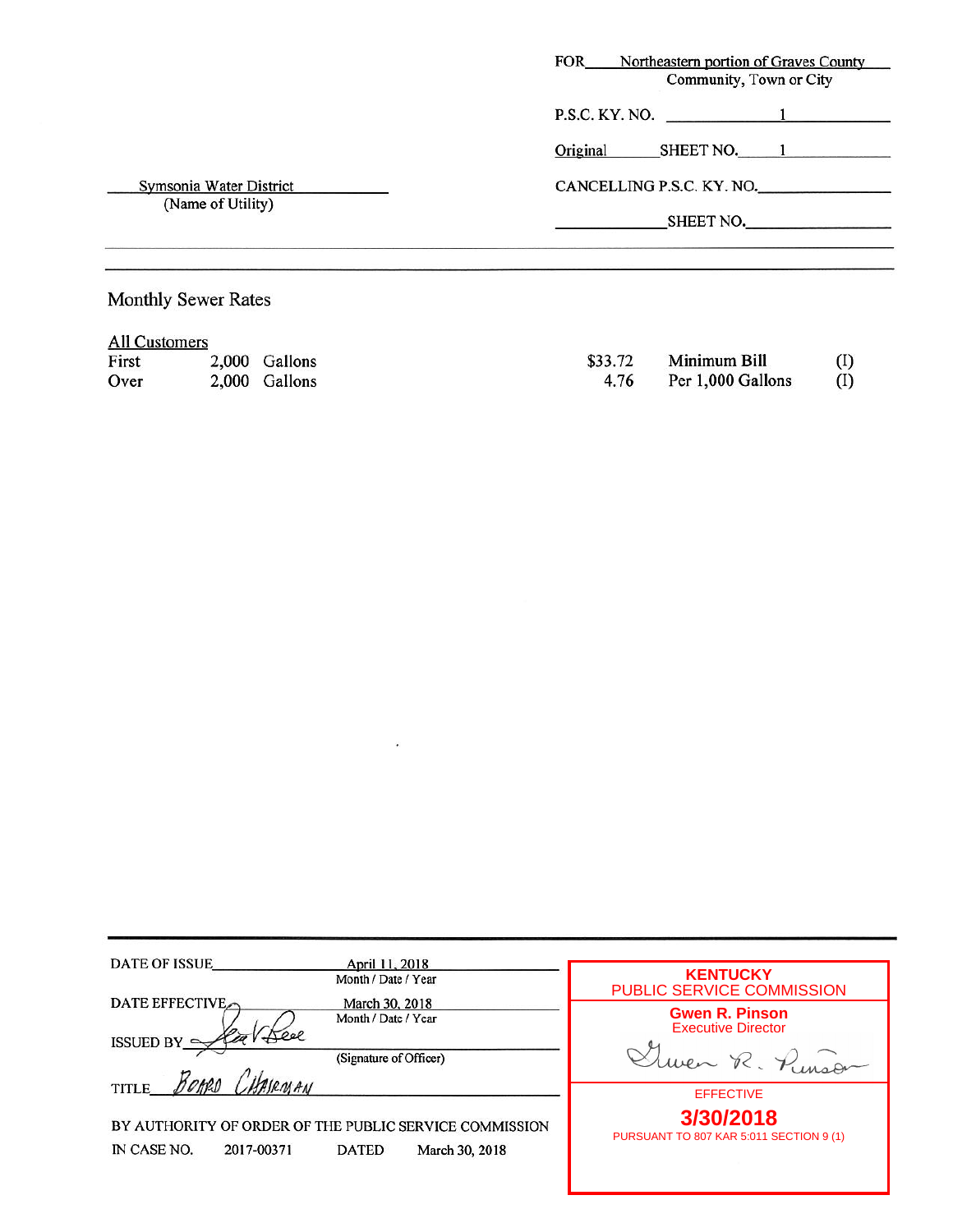| FOR Northeastern portion of Graves co.<br>P.S.C. KY. NO. |           |  |
|----------------------------------------------------------|-----------|--|
|                                                          | SHEET NO. |  |
| CANCELLING P.S.C. KY NO.                                 |           |  |
|                                                          | SHEET NO. |  |

## RULES AND REGULATIONS

This schedule of Rules and Regulations governs the furnishing of sewage service by Symsonia Sewer District , hereinafter referred to as the Utility and applies to all service received from the Utility. All Rules and Regulations are to be in effect so long as they are not in conflict with the rules and regulations of the Public Service Commission. The Utility is further subject to all Rules and Regulations of the Public Service Commission.

#### SERVICE AREA

Svmsonia Sewer District

(Utility)

|  |                     |        |     |        | The utility furnishes sewer service to the Symsonia Community |               |                  |
|--|---------------------|--------|-----|--------|---------------------------------------------------------------|---------------|------------------|
|  | located at Symsonia |        | i n | Graves |                                                               | (Subdivision) | County, Kentucky |
|  |                     | (City) |     |        |                                                               |               |                  |

#### SUBSTANCES NOT TO BE DISCHARGED INTO SEWERS

No substances shall be placed into the sanitary sewer system which will create a combustible, gaseous, explosive or inflammable condition nor shall any substances or objects be placed or discharged into the system which will not dissolve and which will thus cause an obstruction and clogging within the system. No petroleum products shall be placed or discharged into the system. No storm water or surface water drain shall be connected with the sanitary sewer system nor shall any storm or surface water be otherwise introduced into the system.

#### SEWER LINES

A sewer service pipe shall not be laid in the same trench with a water pipe.

If a governmental agency requires an inspection of the customer's plumbing, the Utility shall not connect the customer's service pipe until it has received notice from the inspecction agency certifying that the customer's plumbing is satisfactory. When necessary to move or relocate facilities, the cost will be paid by the party or parties requesting such relocation. The community of the PUBLIC SERVICE COMMISSION

OF KENTUCKY EFFECTIVE

MAY 2 3 1993

|           |                                   |                | PURSUANT TO 807 KAR 5:011                             |
|-----------|-----------------------------------|----------------|-------------------------------------------------------|
| F.<br>OF. | <b>ISSUES</b><br>્ર               | DATE EFFECTIVE | SECTION 9                                             |
|           | YEAR<br>MONTH<br><b>DATE</b>      |                | <b>ZEAR</b><br>латг.<br>MONTH                         |
| ISSUED BY | $M^{\gamma}$                      | MAIXMagr       | publ K<br>C SERVICE COMMISSION MANAGER<br>n I de sula |
|           | <b>OFFICER</b><br>SIGNATURE<br>በኮ | TITLE          | <b>ADDRESS</b>                                        |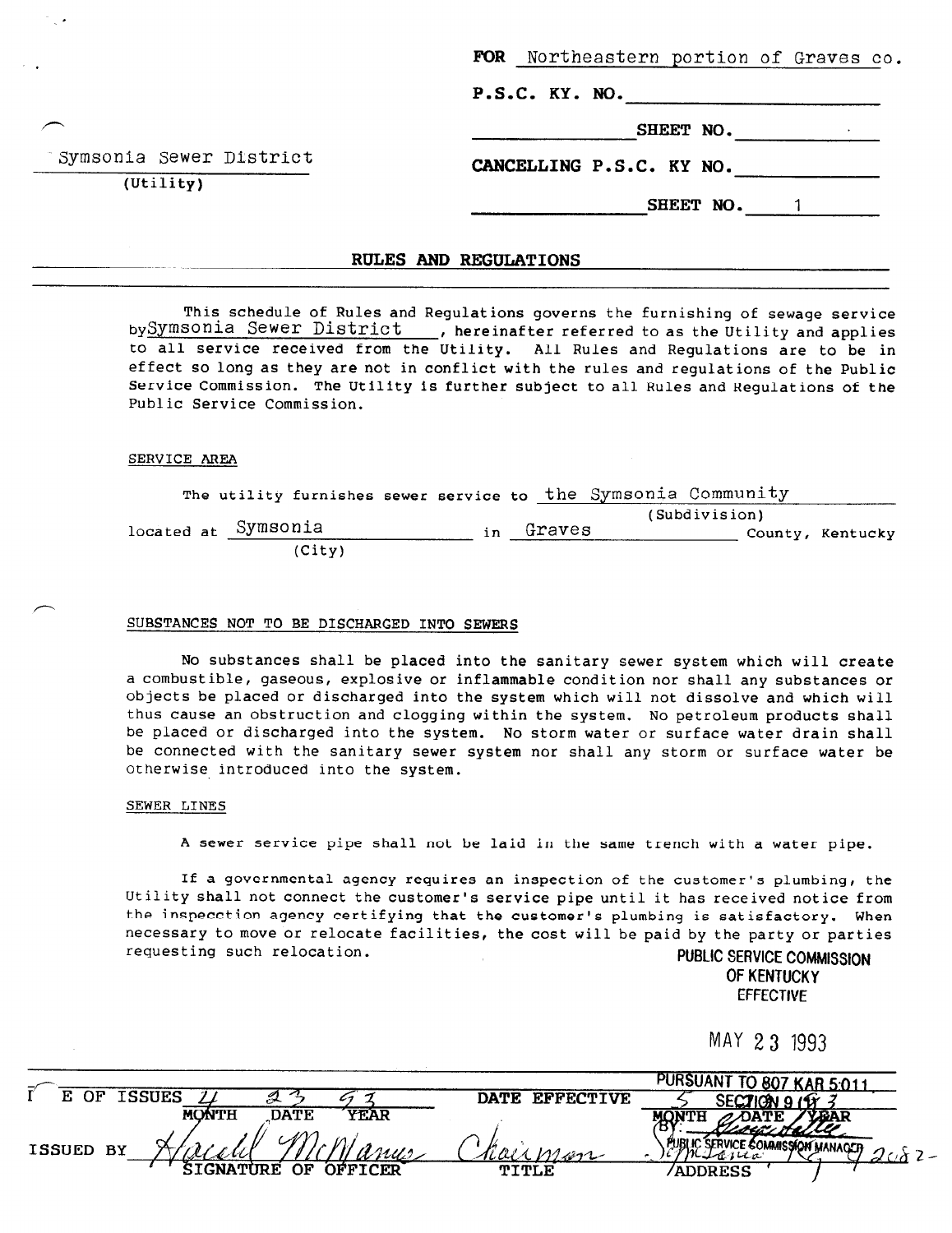**FOR NORTHERN PORTION OF GRAVES CO.** Community, Town or City

P.S.C. KY. NO.

**SHEET** NO.

SYMSONIA SEWER DISTRICT (Name of Utility)

CANCELLING P.S.C. **KY.** NO.

**SHEET NO.** 

## RULES AND REGULATIONS

#### **SEWER FAILURE**

The utility **is** responsible for the maintenance of that portion **of** the service line installed by the Utility and the customer **is** responsible for the maintenance **of**  that portion installed by the customer.

## **PROTECTION BY CONSUMER**

The Consumer shall protect the equipment of the Utility on his premises and shall not interfere with the Utility's property **or** permit interference except by duly authorized representatives of the Utility.

## **NOTIC8 OF TROUBLE**

**The** Consumer shall give imnediate notice **to** the Utility **of** any irregularities **or**  unsatisfactory service and **of** any known defects.

**Symeonia Sewer** Di8trict **tap-on fee 1,000.00**  CONNECTION CHARGES

| PUBLIC SERVICE COMMISSION       |
|---------------------------------|
| <b>OF KENTUCKY</b>              |
| <b>EFFECTIVE</b>                |
| 8/9/2006                        |
| PURSUANT TO 807 KAR 5:011       |
| SECTION 9 (1)                   |
|                                 |
|                                 |
| B٧<br><b>Executive Director</b> |
|                                 |
|                                 |
|                                 |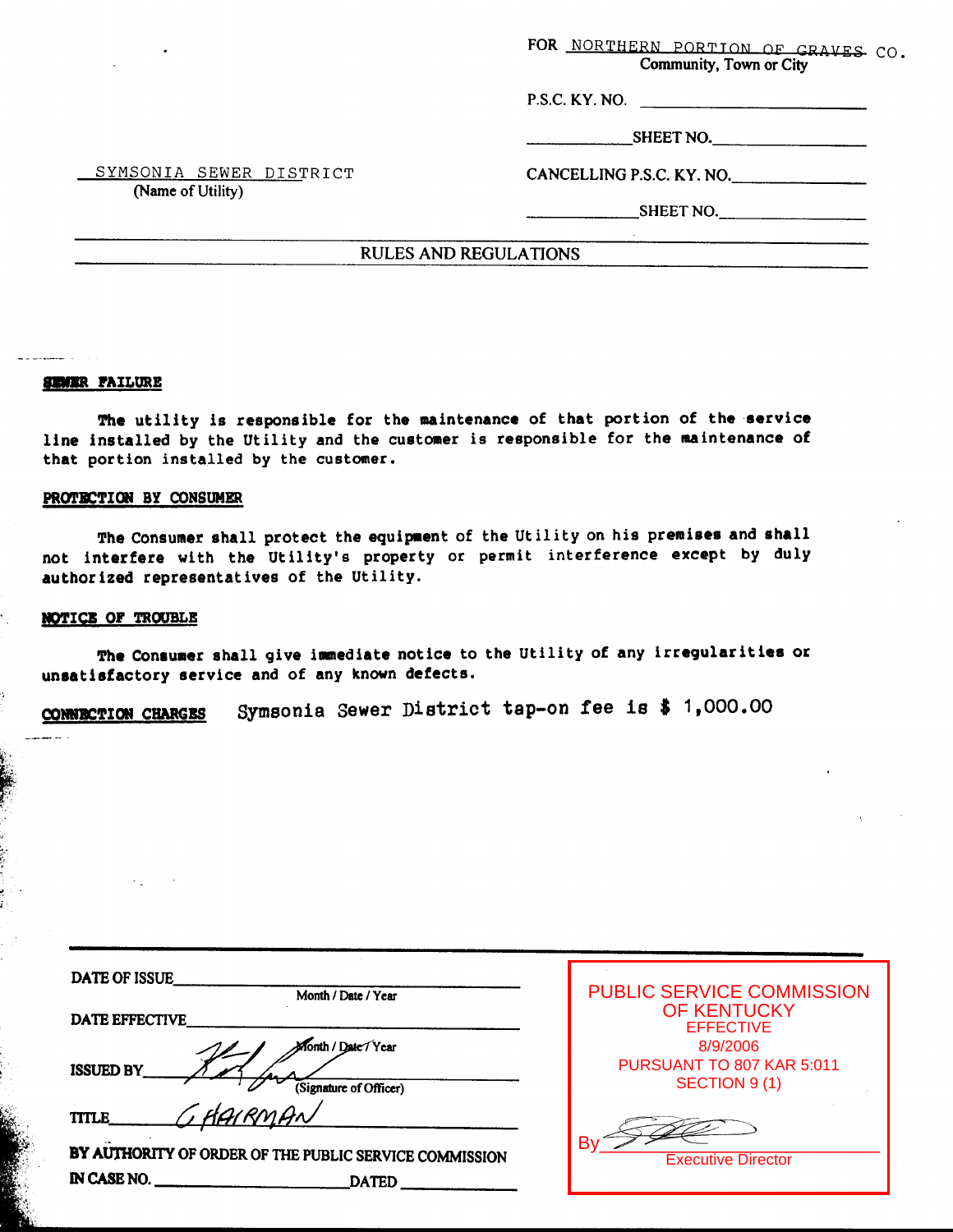FOR NORTHERN PORTION OF GRAVES CO

Community, Town or City

P.S.C. KY. NO.

SHEET NO.

SYMSONIASEWER DISTRICT (Name of Utility)

CANCELLING P.S.C. KY. NO.

SHEET NO.

# RULES AND REGULATIONS

#### **DISCONTINUANCE OF SERVICE BY THE UTILITY**

**The** Utility may refuse or terminate service for noncompliance with its tariffed rules or commission regulations after having made a reasonable effort to obtain custmer compliance. Said customer will be given at least ten **(10)** days written notice prior to termination.

If a dangerous condition is found to exist service may be terminated without notice however, the utility will notify the customer in writing and **if** posrible orally of **the reaoono** for termination **or** refusal. The notice will be recorded along with the corrective action to be taken by the customer **or** the utility before service **is** restored or provided.

The utility may terminate service for nonpayment of tariffed charges after a five **(5)** day written notice of intent to terminate. Service will not **be** terminated before twenty **(20)** days after the mailing date of the original bill. If a medical certificate is presented service **will** not be terminated for thirty (30) days beyond the termination date.

When payments are delinquent the Utility may file a complaint in court. **The**  Utility **may** request that all court costs be included in any judgement amount awarded to the Utility.

## **Discontinuance At Customer's Request**

Customers who have fulfilled their contract terms and wish to discontinue service must give at least three (3) days notice. The notice may be given in writing, in person or via telephone. Notice to discontinue prior to expiration of contract term will not relieve the customer from any minimum or guaranteed payment.

| DATE OF ISSUE                                          |                                  |
|--------------------------------------------------------|----------------------------------|
| Month / Date / Year                                    | <b>PUBLIC SERVICE COMMISSION</b> |
| DATE EFFECTIVE                                         | <b>OF KENTUCKY</b>               |
| Month / Date/Year                                      | <b>EFFECTIVE</b><br>8/9/2006     |
| <b>ISSUED BY</b><br>(Signature of Officer)             | PURSUANT TO 807 KAR 5:011        |
| HARMAN<br>TITLE_                                       | SECTION 9(1)                     |
| BY AUTHORITY OF ORDER OF THE PUBLIC SERVICE COMMISSION | B١<br><b>Executive Director</b>  |
| IN CASE NO.<br><b>DATED</b>                            |                                  |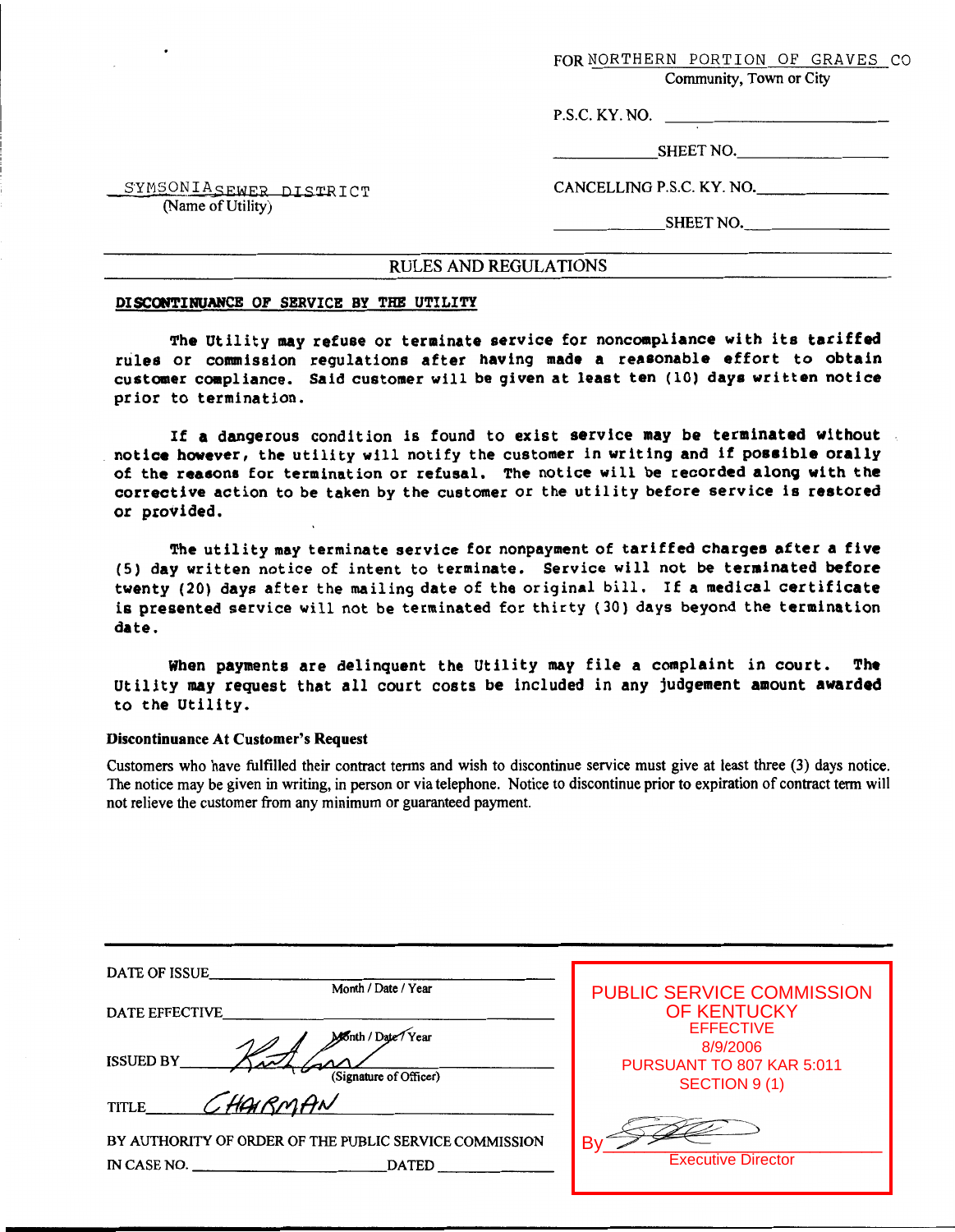FOR Northeastern portion of Graves Co.

 $P.S.C. KY. NO.$ 

SHEET NO.

CANCELLING P.S.C. KY NO.

SHEET NO.  $4$ 

Symsonia Sewer District  $(\overline{Utility})$ 

 $\bullet$ 

# RULES AND REGULATIONS

# BILLING, COLLECTION AND PENALTIES

Bills for service will be mailed no later than the 1st of each month and will be due and payable within  $15$  days. A  $10\%$  late payment penalty will be assessed after the due date of any account. The penalty will be assessed only once on any unpaid balance.

## DEPOSITS

The Utility may require a deposit not to exceed 2/12 of the estimated annual bill of the applicant for service. Interest will accrue on the deposit at the rate prescribed by law and will be refunded on an annual basis, unless the customer's bill is delinquent on the anniversary date of the deposit.

| PO <del></del><br>SYN. | SYMSONIA WATER - SEWER DISTRICT<br>- 99<br>JIA, KY 42082 | PHONE: (502) 851-4470        |                                                                    | SYMSONIA WATER - SEWER DISTRICT<br>P.O. BOX 99<br>SYMSONIA, KY 42082 |                              |                              |                |                  |                                                                             |
|------------------------|----------------------------------------------------------|------------------------------|--------------------------------------------------------------------|----------------------------------------------------------------------|------------------------------|------------------------------|----------------|------------------|-----------------------------------------------------------------------------|
|                        | ADDRESS CORRECTION REQUESTED                             | TO.                          |                                                                    |                                                                      |                              |                              |                |                  |                                                                             |
| <b>ACCOUNT</b>         |                                                          |                              |                                                                    |                                                                      |                              |                              |                |                  |                                                                             |
| SERVICE AT             |                                                          |                              |                                                                    |                                                                      |                              |                              |                |                  |                                                                             |
| <b>TYPE</b>            | PREVIOUS<br>PRESENT                                      | <b>USAGE</b>                 | ⋚<br><b>CHARGES</b><br><b>STUB</b>                                 |                                                                      |                              |                              |                |                  |                                                                             |
|                        |                                                          |                              | MAIL<br>g<br>OFFICE<br>₽<br>$\exists$<br>ENTIRE<br>BRING<br>PLEASE |                                                                      | MAIL TO:                     |                              |                |                  | PUBLIC SERVICE COMMISSION<br>OF KENTUCKY<br><b>EFFECTIVE</b><br>MAY 23 1993 |
|                        |                                                          |                              |                                                                    |                                                                      | RATES AVAILABLE UPON REQUEST |                              |                |                  |                                                                             |
|                        |                                                          |                              |                                                                    | <b>ACCOUNT</b>                                                       |                              | DUE DATE                     |                |                  | PURSUANT TO 807 KAR 5:011.                                                  |
|                        | AMOUNT DUE ON                                            |                              | AMOUNT DUE                                                         |                                                                      | <b>SAVE THIS</b>             | AMOUNT DUE<br>AFTER DUE DATE |                |                  | <b>SECTION 9 (1)</b>                                                        |
| <b>CLASS</b>           | DUE DATE<br>OR BEFORE DUE DATE                           |                              | AFTER DUE DATE                                                     | AMOUNT DUE ON OR BEFORE DUE DATE                                     |                              |                              |                | BY               |                                                                             |
|                        |                                                          |                              |                                                                    |                                                                      |                              |                              |                |                  | PUBLIC SERVICE COMMISSION MANAGER                                           |
|                        | E OF ISSUES<br><b>MONTH</b>                              | $\mathcal{P}$<br><b>DATE</b> | $\mathcal{L}_{\mathcal{L}_{\mathcal{L}}}$<br>Li<br><b>YEAR</b>     |                                                                      |                              | DATE EFFECTIVE               | <b>MONTH</b>   | 3<br><b>DATE</b> | 43<br><b>YEAR</b>                                                           |
|                        | ISSUED BY                                                |                              | nus                                                                | Nov                                                                  |                              |                              | $\alpha$ wer   |                  | 42082                                                                       |
|                        |                                                          | <b>SIGNATURE OF OFFICER</b>  |                                                                    |                                                                      | TITLE                        |                              | <b>ADDRESS</b> |                  |                                                                             |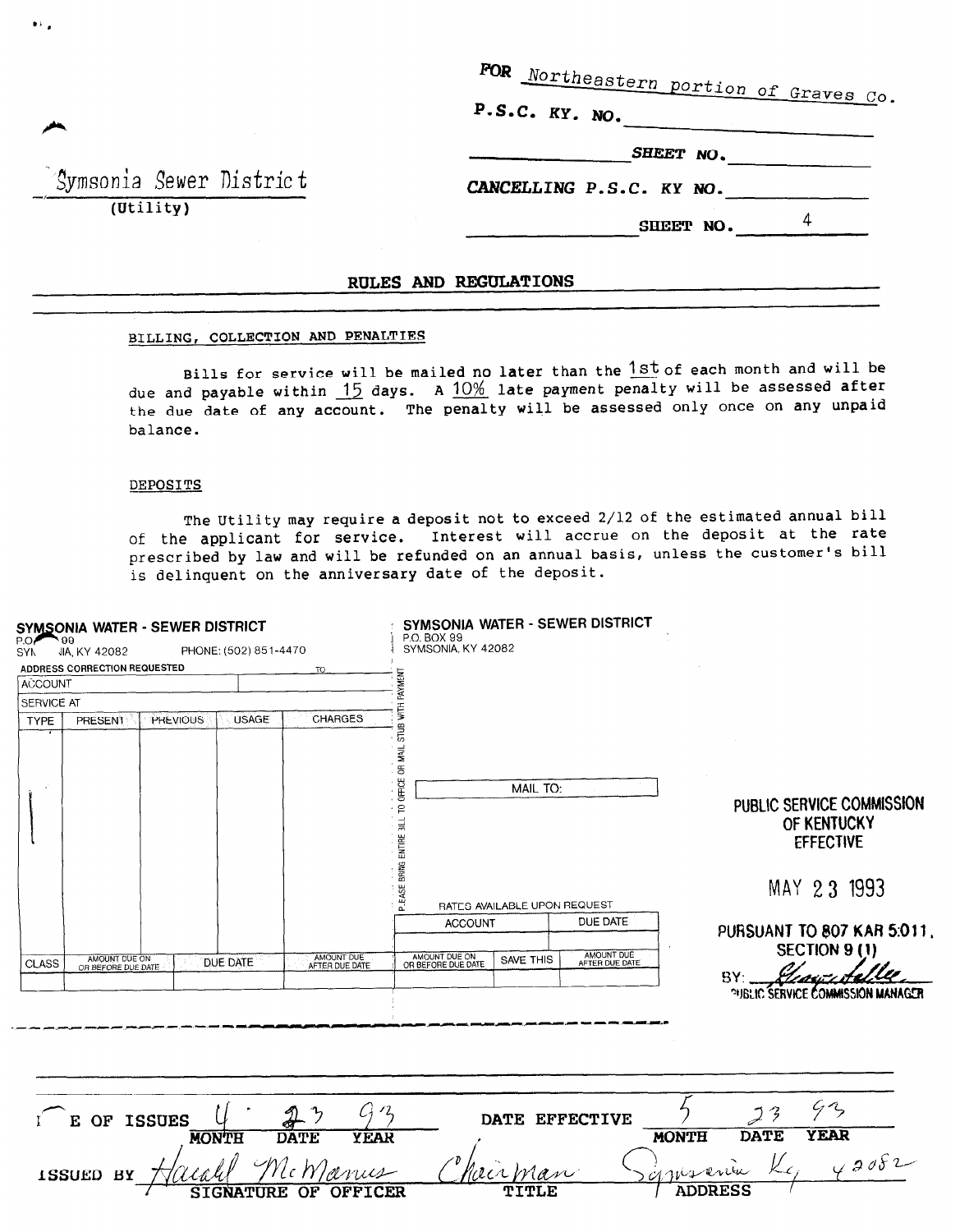|                                              | Northern portion of Graves County<br>For:                                                                                                                                                                                                       |
|----------------------------------------------|-------------------------------------------------------------------------------------------------------------------------------------------------------------------------------------------------------------------------------------------------|
|                                              | PSC KY Number:                                                                                                                                                                                                                                  |
|                                              | $\sum_{n=1}^{\infty}$ Sheet No.                                                                                                                                                                                                                 |
|                                              | Cancelling PSC KY Number:                                                                                                                                                                                                                       |
| Symsonia Sewer District<br>(Name of Utility) | Sheet No.                                                                                                                                                                                                                                       |
|                                              |                                                                                                                                                                                                                                                 |
| <b>Grease Traps</b>                          |                                                                                                                                                                                                                                                 |
| approved by the district.                    | Commercial grease must be disposed of properly and must not enter our sewer system. If a problem arises due to neglect,<br>the repair expense will be paid by the customer. An external grease disposal is an acceptable method of disposal and |
|                                              |                                                                                                                                                                                                                                                 |
|                                              |                                                                                                                                                                                                                                                 |
|                                              |                                                                                                                                                                                                                                                 |
|                                              |                                                                                                                                                                                                                                                 |
|                                              |                                                                                                                                                                                                                                                 |
|                                              |                                                                                                                                                                                                                                                 |
|                                              |                                                                                                                                                                                                                                                 |
|                                              |                                                                                                                                                                                                                                                 |
|                                              |                                                                                                                                                                                                                                                 |
|                                              |                                                                                                                                                                                                                                                 |
|                                              |                                                                                                                                                                                                                                                 |
|                                              |                                                                                                                                                                                                                                                 |
|                                              |                                                                                                                                                                                                                                                 |
|                                              |                                                                                                                                                                                                                                                 |
|                                              |                                                                                                                                                                                                                                                 |
|                                              |                                                                                                                                                                                                                                                 |
|                                              |                                                                                                                                                                                                                                                 |
|                                              |                                                                                                                                                                                                                                                 |
| DATE OF ISSUE                                |                                                                                                                                                                                                                                                 |
|                                              | Month / Day / Year<br><b>KENTUCKY</b><br>PUBLIC SERVICE COMMISSION                                                                                                                                                                              |
| DATE EFFECTIVE                               | 06/15/201<br><b>JEFF R. DEROUEN</b><br>Month / Day / Year<br><b>EXECUTIVE DIRECTOR</b>                                                                                                                                                          |
| ISSUED BY<br>(Signature of Officer)          | <b>TARIFF BRANCH</b>                                                                                                                                                                                                                            |
| Chairman<br><b>TITLE</b>                     |                                                                                                                                                                                                                                                 |

| BY AUTHORITY OF ORDER OF THE PUBLIC SERVICE COMMISSION |              |  |
|--------------------------------------------------------|--------------|--|
| IN CASE NO.                                            | <b>DATED</b> |  |

 $\mathcal{F}^{\text{in}}_{\text{in}}(\mathcal{L})$  ,  $\mathcal{F}^{\text{in}}_{\text{out}}$ 

 $\sim$   $\sim$ 

| <b>PUBLIC SERVICE COMMISSION</b>                     |  |
|------------------------------------------------------|--|
| <b>JEFF R. DEROUEN</b><br><b>EXECUTIVE DIRECTOR</b>  |  |
| <b>TARIFF BRANCH</b>                                 |  |
|                                                      |  |
| <b>FFFFCTIVE</b>                                     |  |
| 7/20/2011<br>PURSUANT TO 807 KAR 5:011 SECTION 9 (1) |  |
|                                                      |  |